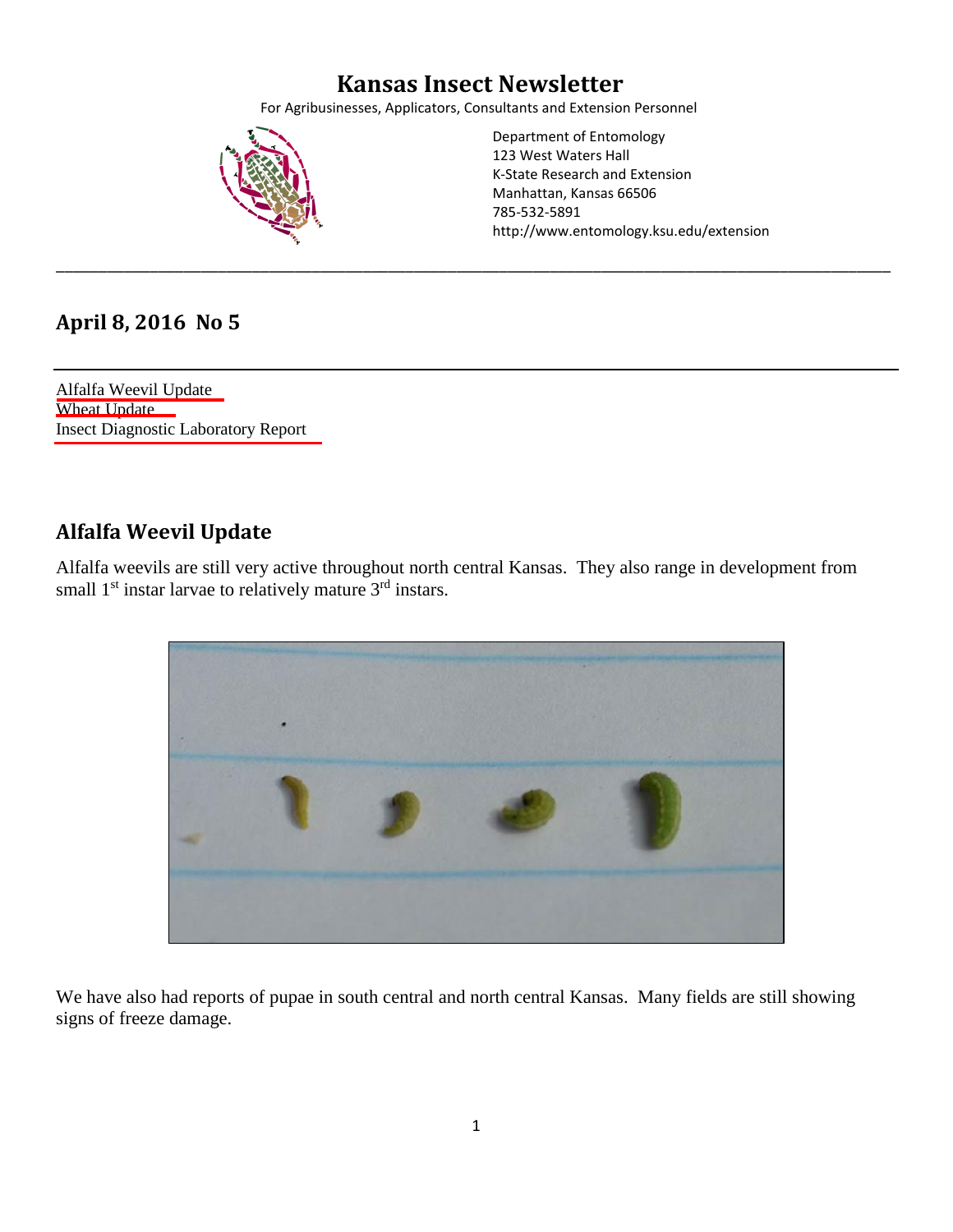## **Kansas Insect Newsletter**



The freeze did seem to affect the weevils by slowing their development but did not kill them. However, most larvae in freeze-damaged fields are more yellow than the usual greenish color. Whether that means they are getting the proper nourishment from the yellowed, freeze-damaged alfalfa tissue or not is unknown.

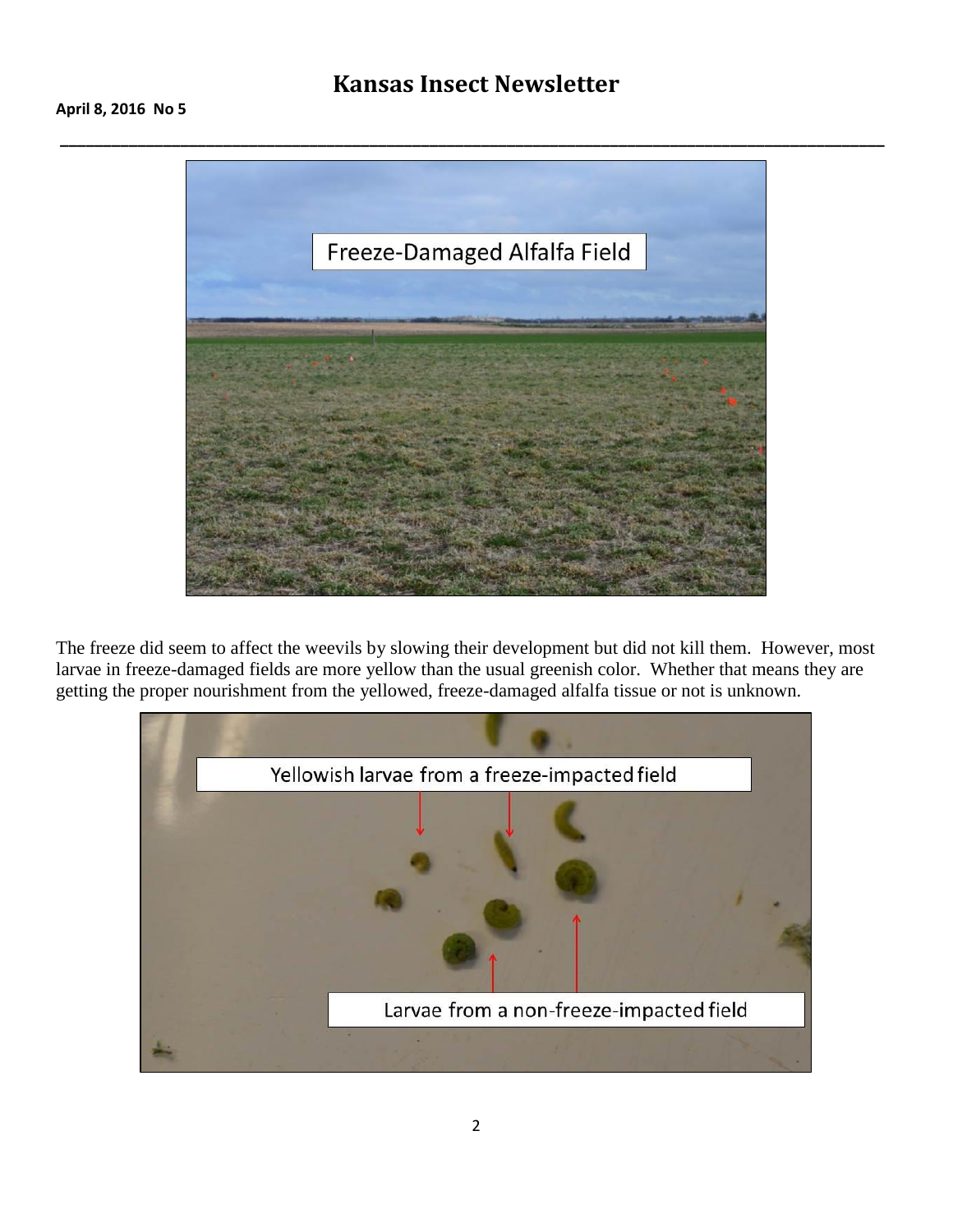## **Kansas Insect Newsletter**

**\_\_\_\_\_\_\_\_\_\_\_\_\_\_\_\_\_\_\_\_\_\_\_\_\_\_\_\_\_\_\_\_\_\_\_\_\_\_\_\_\_\_\_\_\_\_\_\_\_\_\_\_\_\_\_\_\_\_\_\_\_\_\_\_\_\_\_\_\_\_\_\_\_\_\_\_\_\_\_\_\_\_\_\_\_\_\_\_\_\_\_\_\_\_\_\_**

#### <span id="page-2-0"></span>**April 8, 2016 No 5**

Weevil larvae in untreated, non-freeze-damaged fields seem mostly about to pupate within 7-10 days if temperatures stay between 45-80°F. No other pests have been noted in alfalfa fields we visited over the past week.

**Wheat Update**

Received a report from north central Kansas about a small wheat field infested with ca. 20 aphids/tiller, but the aphids weren't identified. All wheat fields we visited in the last week had aphids, including bird cherryoat, English grain, and/or greenbugs. However, we were only finding about 1/10 plants or less and beneficials (lady beetles, lacewings, and parasitic wasp activity) were present in all of these fields. Most wheat averaged Feekes 6-8 and no other pests really have been noted.

Jeff Whitworth Holly Schwarting

#### **Insect Diagnostic Laboratory Repor[t](http://entomology.k-state.edu/extension/diagnostician/recent-samples.html)**

<http://entomology.k-state.edu/extension/diagnostician/recent-samples.html>

Eva Zurek

**Sincerely,** 

Jeff Whitworth Extension Specialist Field Crops phone: 785/532-5656 e-mail: [jwhitwor@ksu.edu](mailto:jwhitwor@ksu.edu)

Holly Schwarting Research Associate Phone: (785) 532-4730 e-mail: [holly3@ksu.edu](mailto:holly3@ksu.edu) **[HOME](#page-0-0)** 

**[HOME](#page-0-0)** 

**[HOME](#page-0-0)**